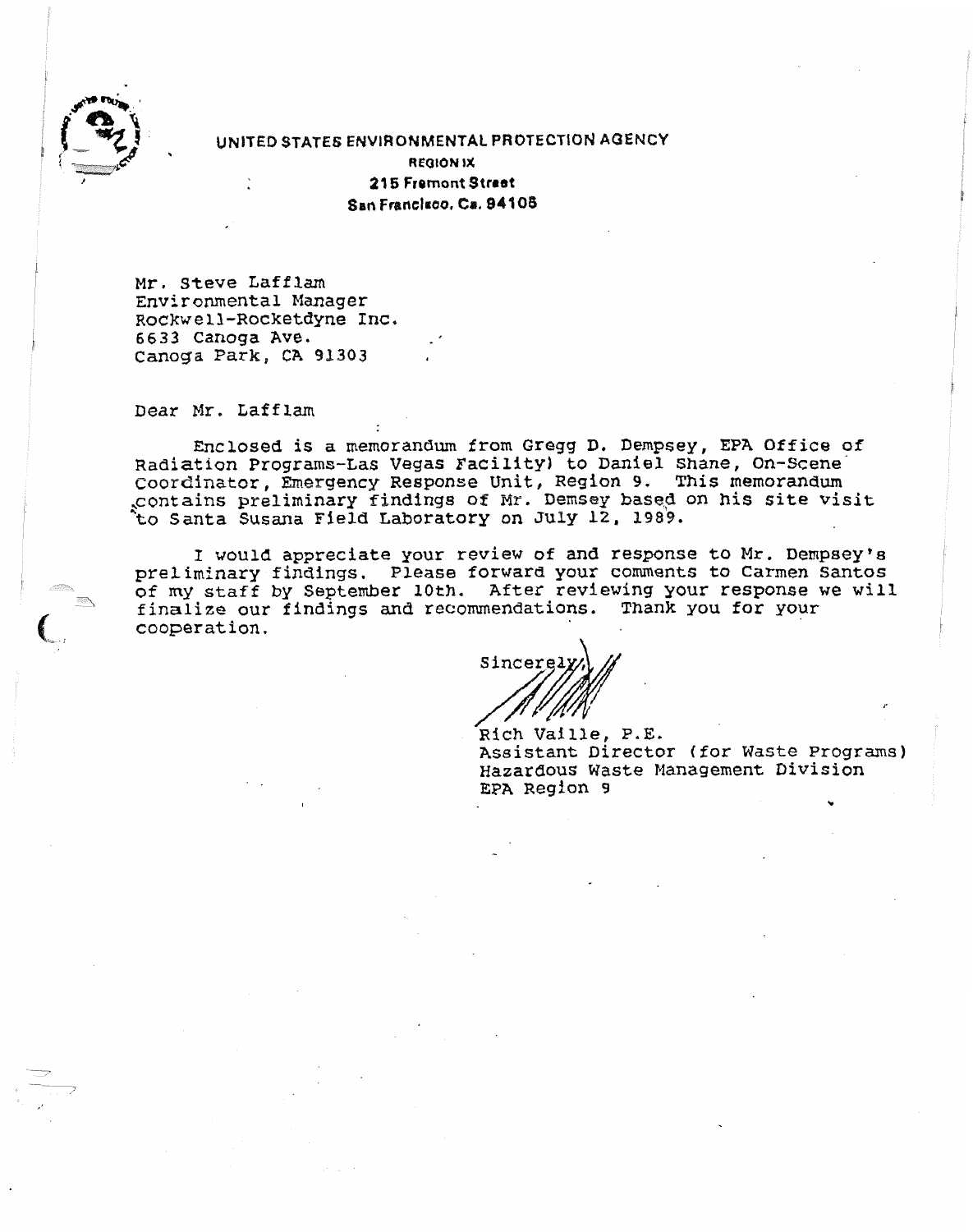

UNITED STATES ENVIRONMENTAL PROTECTION **AGENCY OFFICE OF RADIATION PROGRAMSLAS VEGAS FACILITY** 

OFFICE OF RADIATION PROGRAMS-LAS VEGAS FACILITY **P.O. BOX 98517** - **(702/79&2476** - **FTS 5452476)** 

**JUL' 28 1989** 

## **MEMORANDUM**

SUBSECp: Site Visit to Santa Susana Field lte Visit to Santa Susar<br>bboratory Operated by Rockwell/Rocketdyne<br>(*). (Apper*<br>Gregg D. Dempsey, Chief FROM : for Field Studies Branch, ORP

**TO:** Daniel M. Shane, On-Scene coordinator, Enrergency Response Unit

On July 5, 1989, I reviewed documentation that your office had On July 5, 1989, I reviewed documentation that your office had assembled on the Rockwell/Rocketdyne Santa Susana Field Laboratory (SSFL) located near Canoga Park, California. The purpose of my consultation to your office was to help assess the relative magnitude of health hazards, health risks, past, present, and future environmental problems and how Superfund, through your office, might address those concerns.

In the two and a half days I spent in your office reviewing In the two and a half days I spent in your office reviewing<br>not decumentation. I studied previous Rocketdyne Environmental that documentation, I studied previous Rocketdyne Environmental<br>Reports, contractor reports on wells and DOE site reviews. As I ports, contractor reports on wells and DOE site reviews. As I pmmunicated to you during my exit interview, it was my opinion<br>bat I could not come to a conclusion about conditions relating to hat I could not come to a conclusion about conditions relating to the site without a visit which would include; discussions with<br>Rocketdyne's laboratory personnel, my personally making personally making measurements on the various sites identified, and possibly collecting environmental samples for radiation analysis. You arranged for your technical assistance team (T.A.T.) contractor, cology and Environment, Inc., to prepare a site safety plan and<br>itline of measurements and sampling protocol with my input actine of measurements and sampling protocol with my input according to your internal procedures. Arrangements were made at that time and in the following days for a site visit. I also made assurances to the Ecology and Environment Corporate Health Physicist, Jackie Gillings, that I would provide dosimetry and exit personnel surveys for T.A.T. personnel working at my direction on the SSFL site.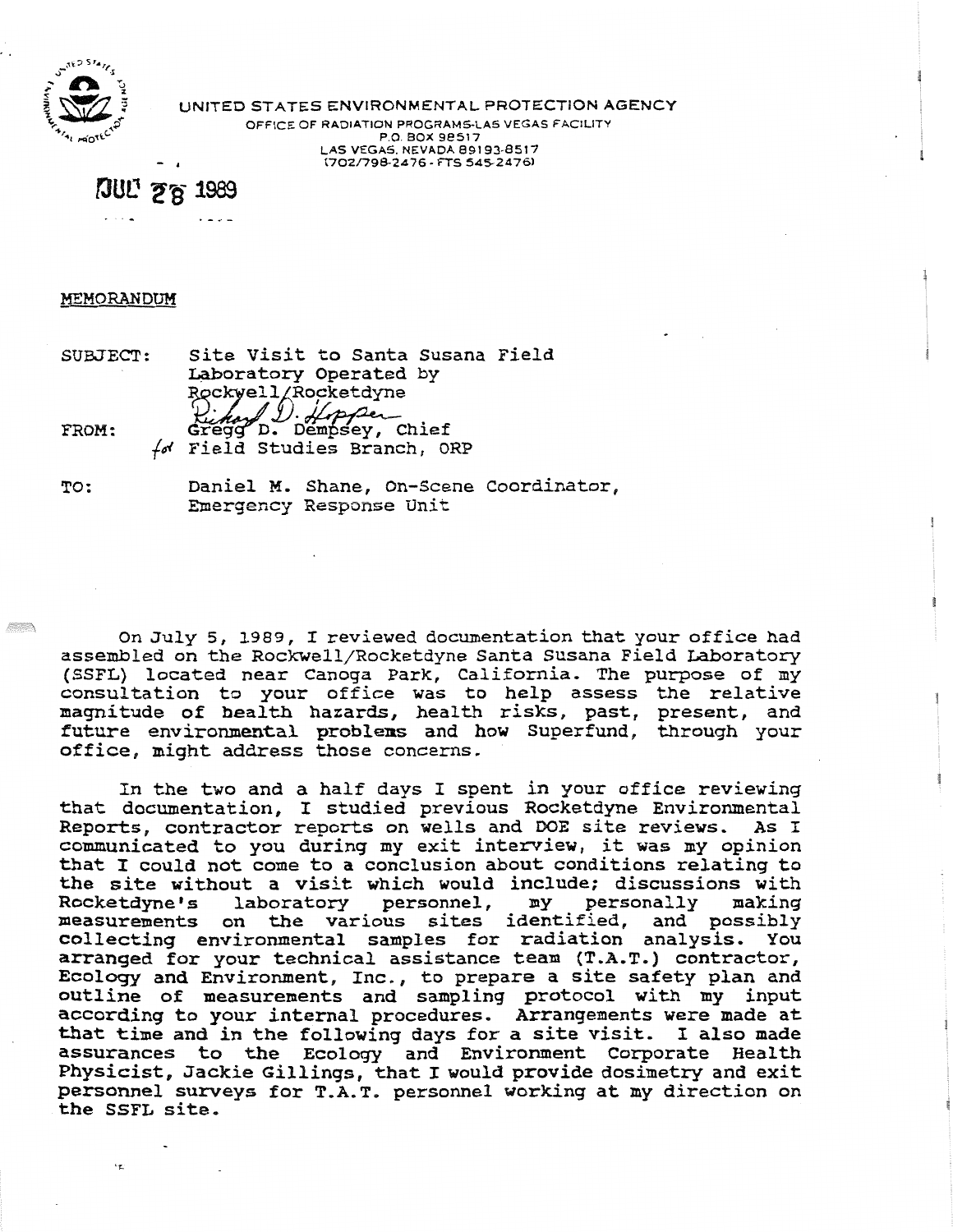On July 12, 1989, I met with you at SSFL for the purpose of reviewing site and laboratory operations. I spent the afternoon of the 12th reviewing the environmental monitoring laboratory procedures and protocols. On July 13, I personally visited the locations at the SSFL that there were questions about, performed an environmental survey with hand-held radiation survey equipment and directed your T.A.T. contractor to collect environmental samples in areas where I felt they were warranted. Explaining and communicating my concerns and the physics of and analytical processes for environmental radioactivity are difficult to do in a short memorandum. It may be appropriate for me to Visit you in the near future to answer any questions you may have about this or my future evaluation of the analytical data,

Rocketdyne has had an environmental monitoring program for over 20 years at this site. Many facilities of this type have not had an environmental program until forced by some legislation or other need. The personnel whom I questioned regarding **the**  laboratory were most cooperative, The Manager of Radiation **and**  Nuclear Safety, Robert Tuttle, and the Manager of the Radiological Laboratory, John Moore, were extremely open and helpful during my review of their laboratory.

During my review, I questioned Mr. Moore and **Mr.** Tuttle extensively concerning their procedures and protocols relating to laboratory equipment and sampling procedures. Laboratory equipment that has been provided to this laboratory is state-of-the-art and seems to be in good working order.

However, certain problems exist within this laboratory that make me question the validity of some, if not all, of their environmental data. This laboratory apparently has never had a thorough review or audit by Rocketdyne or DOE. These reviews are conducted to assess the direction of the environmental program, identify problems in procedures and protocols, and make recommendations for improvement. Both Mr. Tuttle and Mr. Moore admitted that such reviews had not been conducted. It is a common practice among good laboratories to conduct peer reviews. Such a review should have revealed many of the problems I will describe below. DOE apparently conducted a limited audit in February 1989, but the report has not been finalized.

Much of the environmental sampling consists of sampling soil on site and counting it to determine radioactivity. SSFL lab personnel analyze soil for gross alpha and beta radioactivity. This is not a good method for assessing environmental radioactivity. In the Rocketdyne procedure, soils are heated in a muffle furnace for 8 hours at 500°C. Several problems were identified: first, this temperature is sufficient to volatilize most man-made radionuclides of concern, including cesium-137 and strontium-90. Second, from the Rocketdyne procedure, soil is sieved through a Coors crucible to obtain uniform particle size.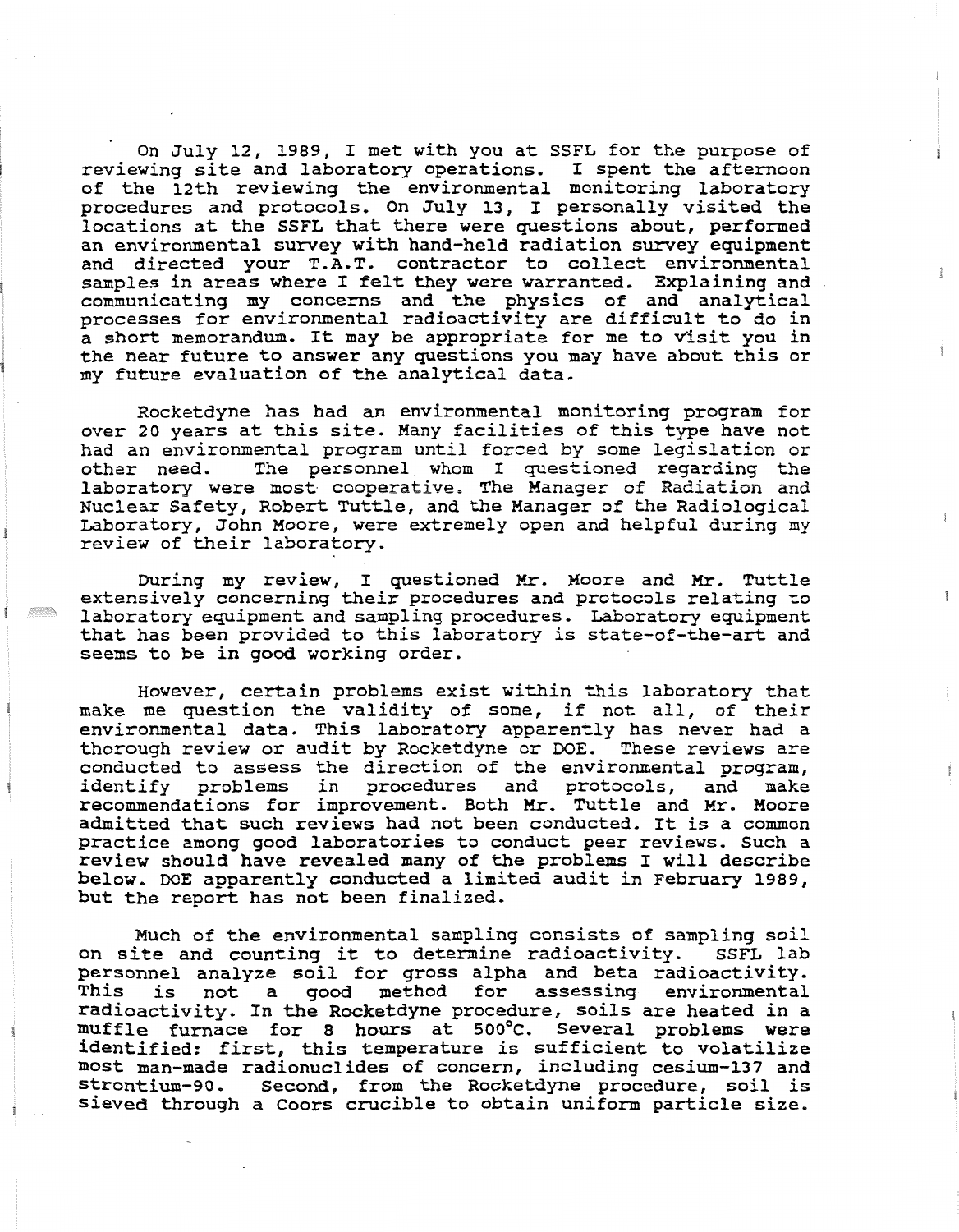Mr. Moore told me that approximately 10% of the soil will not pass **through the crucible, mainly due to the fact that the sand, clay or pebble size is too large. It is common practice that if one wishes to obtain a uniform particle size, soil is ground in a machine designed for this purpose, Two grams of soil are used in a planchet for counting. Because of absorption of the alpha and beta radioactivity within the soil, the procedure has highly variable results, The procedure attempts to make a correction for this but it is not adequate, The environmental report states that samples are to be counted in a stainless steel planchet, but the current SSFL procedure (Rockwell Document Number N001DWP000008, dated July 9, 1984) states that a copper planchet is called for. This also makes a difference in counting and calibratibn. I asked Mr. Tuttle and Mr. Moore for the basis of the 500 degrees and was shown an EPA procedure that is used to prepare a sample for an analysis for americium-243 by alpha spectroscopy, an' entirely different procedure. I asked for documentation or references on the validity of the procedure used by SSFL, I was told by Mr. Moore that this procedure was worked out a long time ago and he did not 'mow where that documentation might be or if it existed, He also stated that while the SSFL does participate in IDOE/EML quality assurance rounds, this procedure for soil is not included, Spike samples have apparently never been prepared and run through this procedure to provide internal quality control. I discussed this procedure with Dr. Paul Hahn, an EPA radiochemist who has over 30 years experience in preparing and counting samples for radioactivity, and he verified my conclusions. In short, gross alpha and beta data on soil, even though it has indicated some radiation areas on this site, is not a true representation of conditions present in the environment. This procedure is a screening method at best and is not an accurate quantitative procedure.** 

**Water samples are also collected on the SSFL site, The procedure is to evaporate the water to dryness and count for gross alpha and beta radioactivity. I inspected typical samples and found that alpha and beta self-absorption is, again, likely to be a problem, I asked** *Hr.* **Moore for a typical beta counting efficiency for this procedure. Simply, this is a measure of the ability of the counter to detect radiation. Mr. Moore told me that this is typically 2 dpm/cpm (two disintegrations per minute per count per minute) or 50%, I called the manufacturer of this counter and was told that their specifications will only guarantee 45-47% with a massless point source, something a water sample can never be. For similar reasons as stated above, I doubt the validity of these analyses as well.** 

**Vegetation samples were collected until 1986. This was stopped only tuo years after an internal SSFL review determined that problems existed vith alpha and beta counting and changes should be made, I reviewed the procedure for vegetation counting. It is similar to the soil counting in that the vegetation is essentially ashed before counting and only one gram of ash is analyzed- The procedure states: %ently wash the vegetation in the**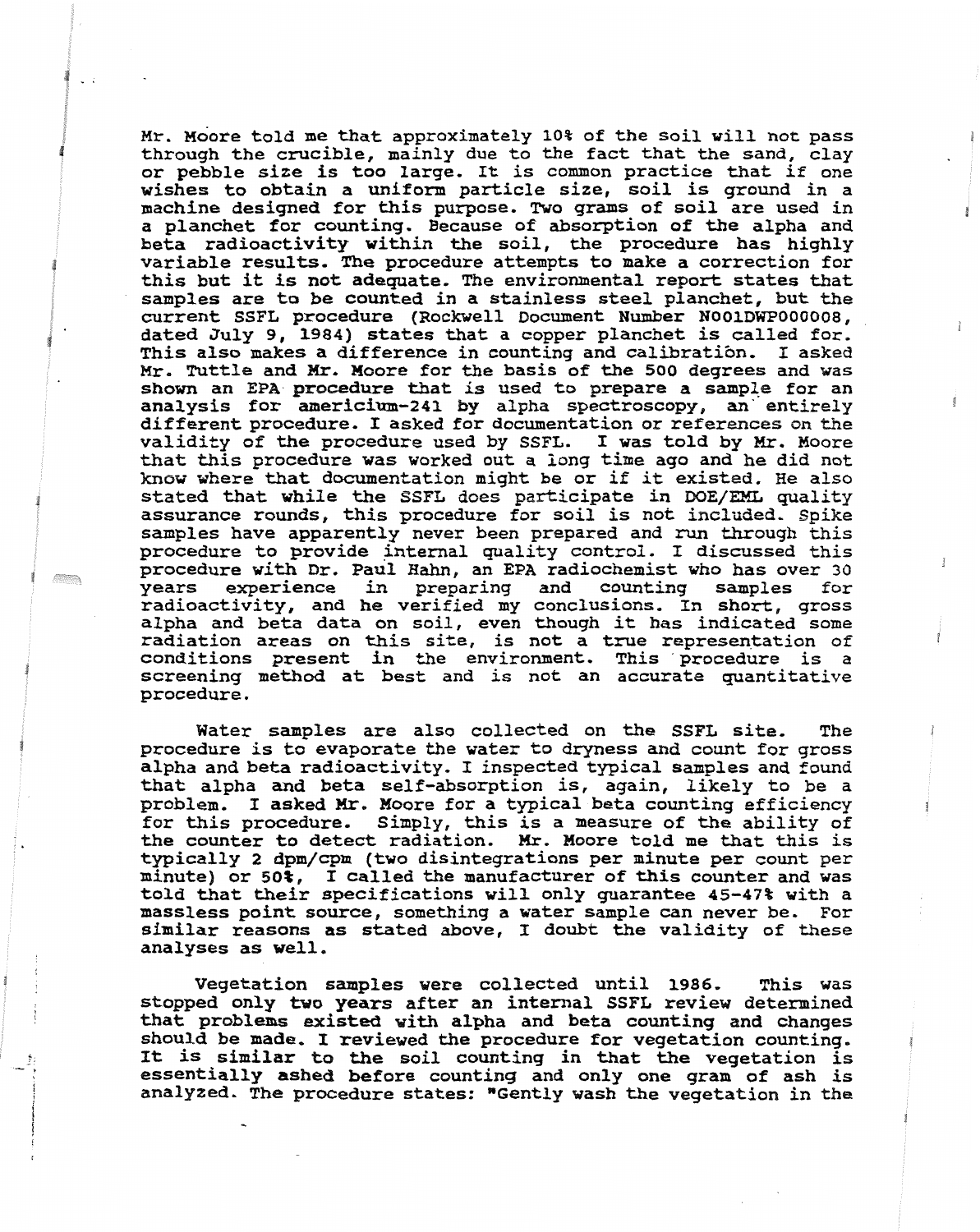container with warm tap water to remove external foreign matter." If. past operations at Rocketdyne had produced airborne contamination and it settled on the surface of the vegetation instead of being absorbed through the roots, it is washed off before counting. Or it may be volatilized during ashing at 500°c. Even so, I do not think the reasons were good enough to stop vegetation sampling.

Part of a good environmental program involves checking other pathways to man through which radionuclides might travel. One of these is through meat samples obtained from feral species, I realize that hunting is probably not permitted in the area around SSFL, but I saw abundant evidence of deer (bedding spots, hoofprints) and squirrel (directly) , These animals are not hoofprints) and squirrel (directly). These animals are not sampled. A permit to collect these species should be obtained or SSFL should occasionally examine a road kill, This is not being done.

Air samples are collected at SSFL and are examined. I did not see the procedure for gross alpha and beta counting, but I think it is adequate to measure what it is supposed to from what I saw in the lab, Air flow calibrations on air samplers are necessary to complete a good program. I did not review these procedures,

Environmental samples are analyzed quarterly for gamma radioactivity. I examined the procedure to calibrate this counter and found that an acceptable, well-documented procedure is used. As an example of this counting, I was given a printout of an air filter composite that was counting and had finished while I was in the lab, **I** asked how the bag of filters was counted and was told that basically the bag was draped over the detector and counted. Later, upon examination of the printout and SSFL procedures, I found that the counting time of 10,000 seconds violated the SSFL stated procedure time of "at least 36,000 seconds". I also found that the procedure stated that the sample be counted in a Marinelli beaker instead of loose in a bag, Statistically, one could defend the technique and counting time which I was shown, but it violates SSFL written procedure. One or the other should be changed, The SSFL lab participates in a quality assurance program and provides acceptable data for the media tested by gamma spectroscopy.

The lab also provides environmental thermoluminescent dosimetry for the facility and offsite areas. Certain questionable practices are alluded to in the environmental report, The first is that data obtained by dosimeters is nomalized to a 1000-foot altitude, by using an adjustment factor equal to 15 mR/1000 ft. elevation difference to obtain site averages. I talked to two nationally recognized dosimeter experts and neither had heard of this practice. This 15 mR/1000 ft. is undocumented by reference in the environmental reports. Both experts I spoke to felt that this normalization is meaningless, Also, in both the calendar year 1987 and the unpublished calendar year 1988 SSFL environmental reports, comparisons for the dosimeters placed by the State of California and a DOE intercomparison project were "not available"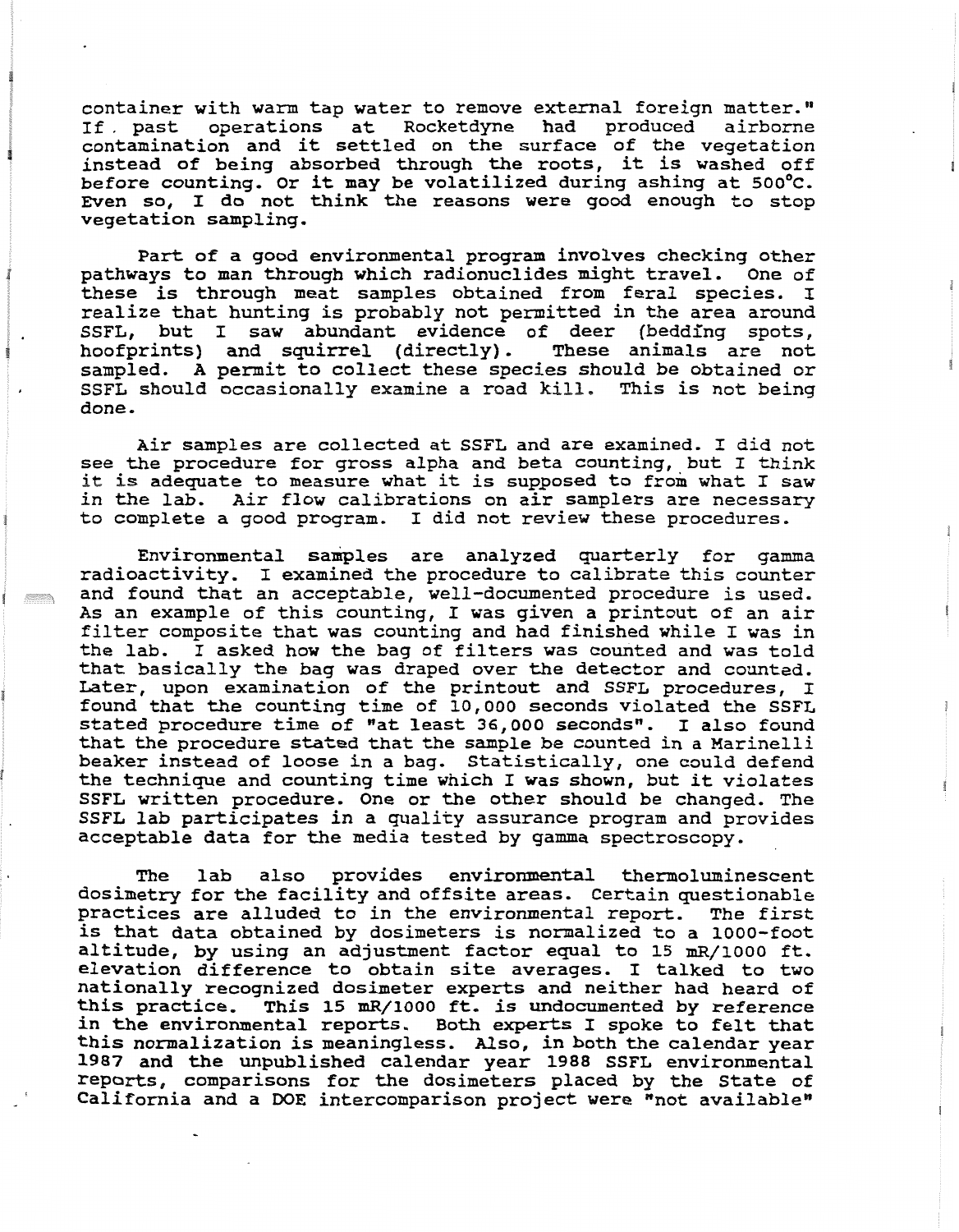**for inclusion at the time the report was published- Bill Watson cf the California Department of Health Services, Environmental Management Branch, assured methat data was available and provided to SSFL, Even if data was unavailable for inclusion in a previous year's report, it should have be added as an addendum for the following year's report, The unpublished 1988 report does not contain infomation about 1987 omissions. This leads me to think that the SSFL dosimetry program might not compare favorably with the other groups. Systematic error that might be present in dosimetry analyses might make SSFL dosimetry data look comparable to itself but still may make these analyses invalid or suspect, A more thorough review needs to be conducted,** \*

**Also on July 12, you, your T-A-T, contractor, a representative**  of the State of California, Department of Health Services, **Charles Myers, and myself met with SSFL staff to determine the course of action regarding visiting contaminated or formerly contaminated locations at SSFL, We reviewed several locations and as a parting question you asked if there were any other locations that SSFL personnel could tell us about that were not in the environmental reports, The location which was shared with us we later learned was near the Special Nuclear Materials Storage Area and had involved a liquid spill in the early 1960's- It was agreed that we would look at that location along with the others.** 

**On July 13, I prepared the T.A.T. contractor and myself to go onto these locations. In accordance with arrangements I made with the Ecology and Environment Corporate Health Physicist, I placed npocketH or npencilH type gamma dosimeters on all T-A.T. personnel. I extended that level of protection to both you and myself as well. No dosimeter accrued a measurable exposure during the course of the day although dosimeters worn by Mr. Suter and Mr. Chambers of the T.A.T. did drift off zero in the first two hours after charging. This potential exposure is negligible, I also prepared a Ludlum Model 19 Micro-R Gamma scintillation Counter, an Eberline E-520 Geiger-Mueller Counter with both HP-260 and HP-270 Gamma Probes and**  a Ludlum Model 14C Geiger-Mueller Counter with a "pancake" type **gamma probe, all recently calibrated- The Ludlum 14C was used to verify that contamination had,not been removed from each location, Each person from EPA and the contractor were surveyed with this instrument following exit from each site and none were found to be contaminated. We were escorted through the SSFL site by Randy Ueshiro, at times by Mr. Tuttle, and Gary Lavagnino of the**  Department of Energy, ESQA Division.

The first site visited was described as the "Old Sodium Burn **Pit," an area where radiologically contaminated materials had been dumped at some time in the past. There were mCaution-Radioactive**  Materials<sup>"</sup> signs around the perimeter of this pit. At one time, **a protective dike or berm around this area had washed away and material from this pit was allowed to move off this site** in an **uncontrolled fashion. The dikes had been rebuilt and a concrete gutter Bad been constructed on the upslope side of the** pit **to**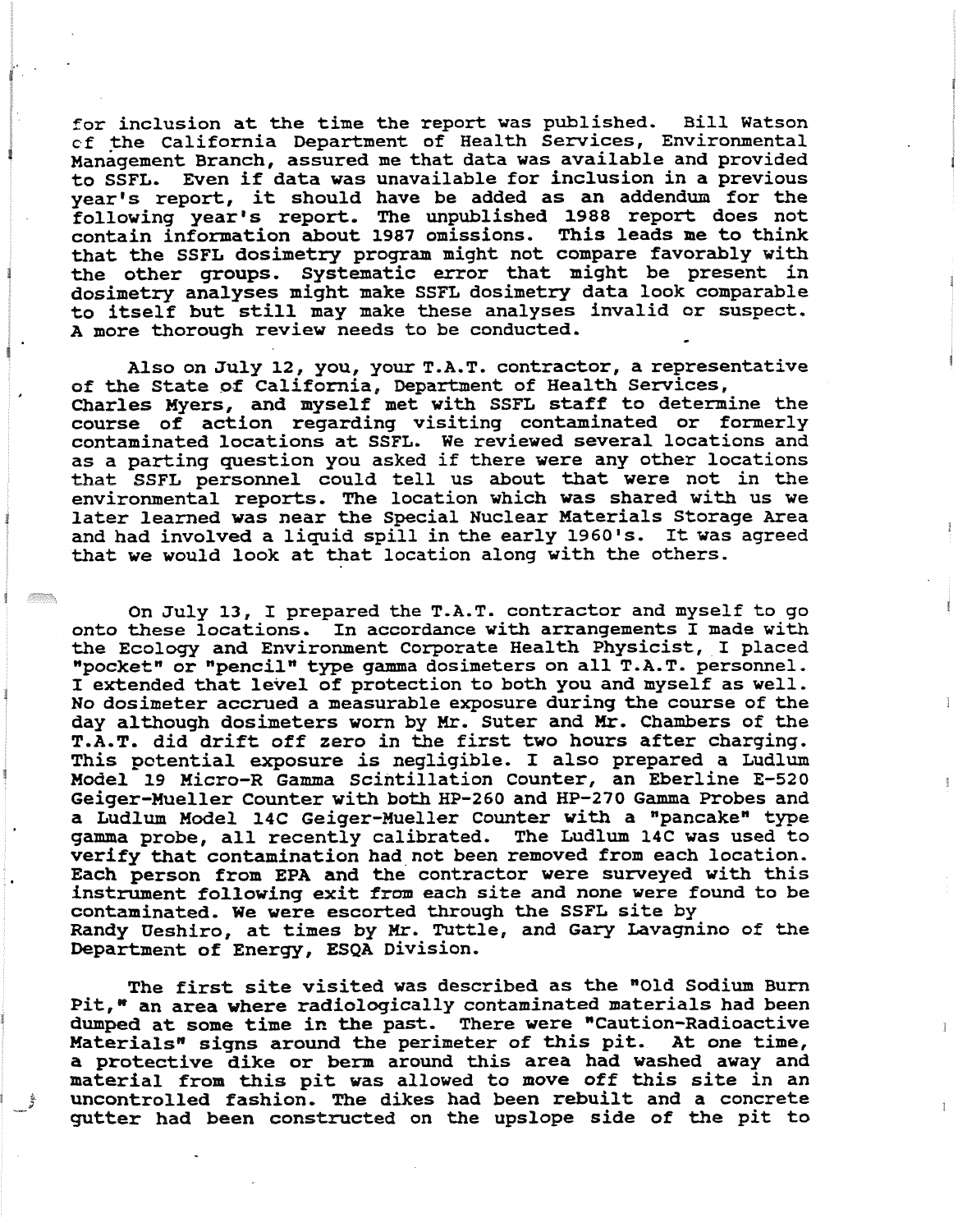prevent rain or wash water from damaging these pits in the future, Survey instrument readings with the Ludlum Micro-R meter were unremarkable for this area. Background in the immediate area and for most of the SSFL site was about **20** pR/hr (microroentgens per hour). For comparison, in Simi, the background is about  $8 \mu R/hr$ . This 20  $\mu$ R/hr background at SSFL is normal for that altitude and site geology, The highest reading I was able to find in walking the site area for over two hours was about **30** pR/hr in the upper pit near a location SSFL personnel had identified. I also walked down the natural drainage channel about a tenth of a mile and around the area and recorded between 16 and 20  $\mu$ R/hr. Because of the lack of information concerning the spill at this site, soil samples were taken in both pits. These pits had areas which were obviously lowest, that is, where any rainwater that might accumulate in these pits would evaporate last. The sample in the upper pit was collected from mud in this lowest spot, The sample will be analyzed for gamma emitting isotopes and tritium by the contractor lab. Duplicate samples were collected at this site for quality control, In the other pit, a sample was collected to be analyzed for gamma emitting isotopes at a spot where old "cooling tubes" were sticking through the surface. Both locations were marked with red surreyor's flags should additional samples or measurements be needed in the future,

SSFL or Rocketdyne has not collected soil or water samples to be analyzed for tritium, a radioactive isotope of hydrogen. If the materials accidently dumped at this area and others contained tritium, there was no way in their mezsurement protocol to detect SSFL personnel could not assure me that materials dumped did not contain tritium, Tritium, with a **12** year half-life, has gone through about two complete half-lives since this spill and it is rapidly distributed in the environment, This means that if ground or waterborne radionuclides are traveling toward the offsite areas, tritiun will migrate the quickest. The samples collected above may verify the absense or presence of tritium.

The second area visited was called the "Leach Field" because it had been used as a sewage leach field at one time, Radioactive materials had been accidently dumped into it. SSFL had initiated a cleanup and it is probable that most of the radioactivity was contained. Gamma radiation in this area showed between **20** and 30 pR/hr with about a **30** pR/hr average. This radiation is due largely or totally to naturally occurring radioactivity in the rock outcroppings in the area. One soil sample to be analyzed for gamma emitting isotopes was collected in this field at a location identified by SSFL personnel as having "high beta readings."

The next location surveyed was Building 059, a location where a reactor had once been housed, contaminated items had been removed. The site was considered clean, except for some sand in the building itself. Readings were  $15-18$   $\mu$ R/hr in the immediate area, There was a pump installed on the French drainage system for this building and SSFL samples it. Two water samples were collected directly from the pump for radioanalysis, one for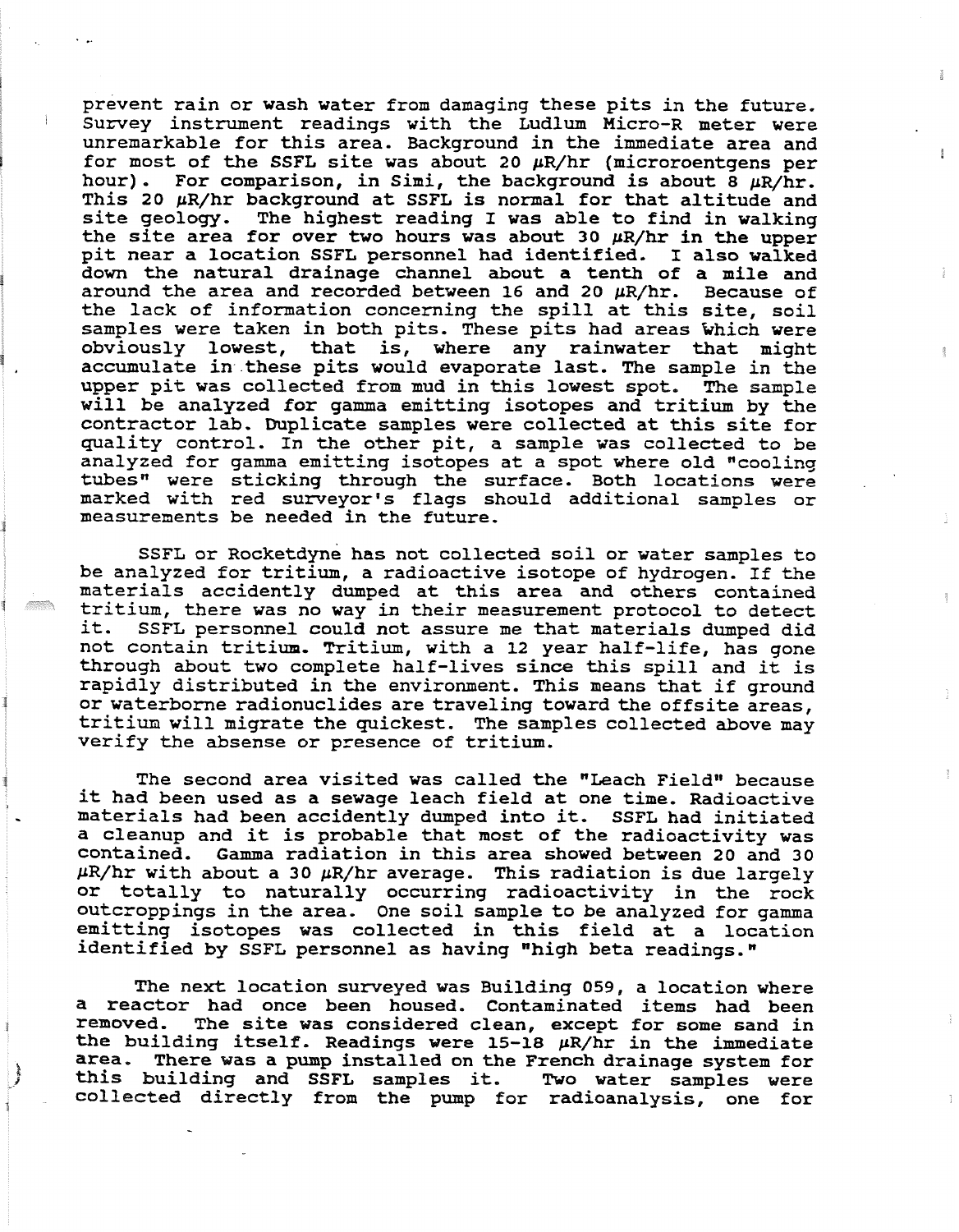**<sup>i</sup>**cific. **gamma emitting isotopes and one for tritium.** 

**The ~onoenration Yardw was surveyed next. This is an area which had recently been cleaned up by SSFL personnel becauea of "high beta raadings." The area was unremarkable at 13** - **15 pR/hr. No samples** *were* **collected iron this location for radioanalysis.** 

**We than went to the Waw 80dium Burn pit Areaon ft was also**  described as having "previously high beta readings" but again was **unremarkable at: 18** - **20 pR/hr. No samples were collected for radioanalysis.** 

**The last site we visited was the site we had been told about**  only **the day before in the meeting with SSP% officials. It was dsscrfbaQ as "Building 064, ths Special NucLasar Katarials Storage Area," An area around thia site was fn the prwstefi of baing cleaned up. I spoke to a teahnician, Hr. Wallace, who was conducting a sunrey of!. thi6 area. He showed xne an area of 60 pR/hr. I got a shovel and upon digging at this** location in **about a foot was able to Pncrasnsgl the surface reading to 200 pR/hro Mr. Wallace stated**  that **about 50 pCi/gm of beta +adieactivity had been been at this site. SSPL personnel were unsure of the nature or tima of tho spill at this location but were confident it: was in the early 1960's. Apparently SSPL environmental surveys had identified this site.** - **One soil e~raple to be analyzed** *for* **specific gamma emitting ~adionuclides was collected at this sits. A duplicate was also collected for quality control of ths** contractor **leboratory.** 

**There are several reasons why I did** not **collect certain**  environmental **samples. Vegetation both on and 'off site was of interest to me. The majority of grasses in the area were dry and**  apparently had been that way for some time. I would have sampled typical forage on which deer might browse, but SSFL personnel were **unsure about what these might be. Second, it night ba necessary once the gamma results are obtained from the contractor to go back and get samples analyzed for Sr-89/90 or actually collect new samples. As you** are **aware, a contract** 1aboratow **201 the radioanalyses was selected without a review of their laboratory**  pertomance. **The Sr-09/90 analysis f s extrenrely df f f icult and tedious and it will ba necessary to verify** lab **perfomance before eamples ore analyzed so worthless data is not- generated.** 

**It is also important to comment on the audit that was conducted by the Department of Energy in February 1989. This**  document **is in preliminary** form **and was supplied to me by** your **office to assiat in my rwiew. DOE made an attempt to review many aspects of the SSFL Environmental Program in this document. I echo**  <sup>I</sup>**weir concerns about the well and air sampling at SSFL and offsite.**  Both of these items, as well as environmental sampling in general, **need to be reviewed** for **adsquacy. DOE also identified some problems fn the Radiological Laboratory** but **did** not do an **extensive review.**  <sup>1</sup>--\_ **The lack of a mstaorological tower onsite was also mentioned as a Concern, SSPL uses the EPA coda** AIRWS to define **dose to affected**  offsite areas. However, the tower information used is from the

**CONTRACTOR** 

7